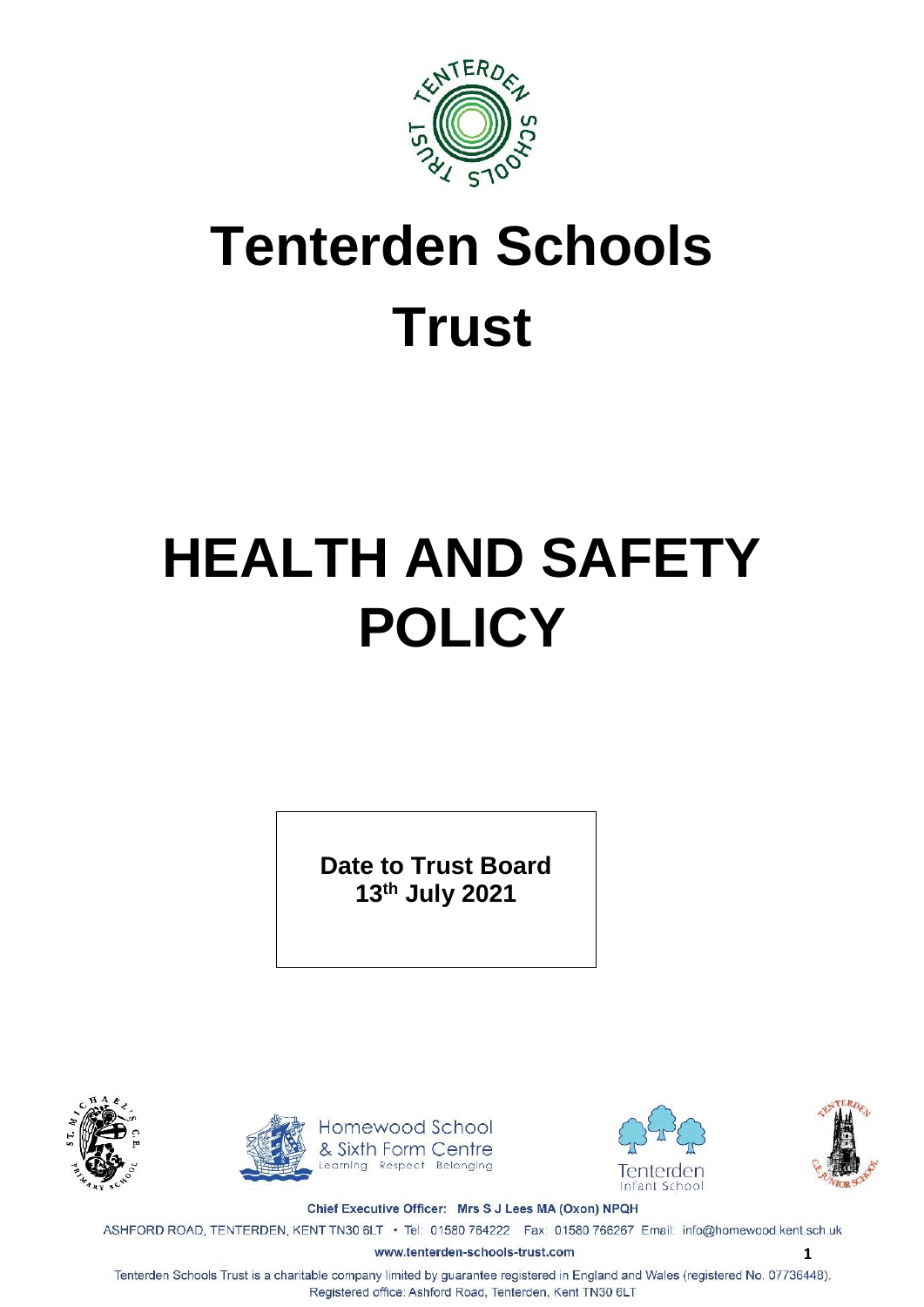# **TENTERDEN SCHOOLS TRUST**

# **HEALTH & SAFETY POLICY**

This policy will be reviewed annually

# **DATE OF POLICY: July 2021**

# **DATE OF REVIEW: July 2022**

**Members of staff responsible for Policy:**

- CEO
- Facilities Manager

**Signed Chief Executive Officer**

**Signed Chair of the Trust Board**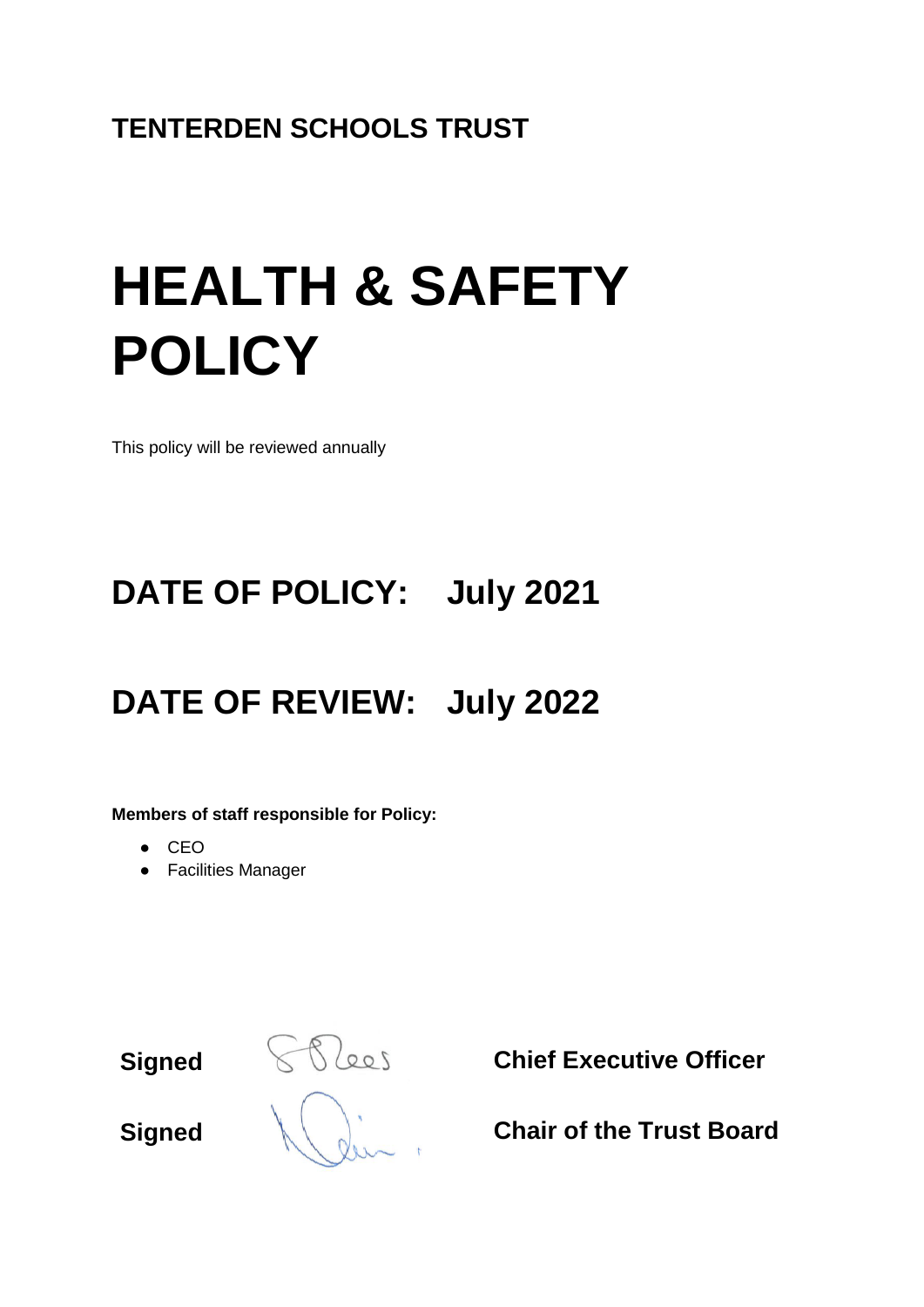# **HEALTH AND SAFETY POLICY STATEMENT**

Tenterden schools Trust aims to ensure, so far as is reasonably practicable, the health, safety and welfare of our pupils, employees while they are at work and of others, who may be affected by our undertakings. This general policy statement provides a commitment and intent to comply with the Health and Safety at Work etc. Act 1974. To ensure the principles of health and safety are clearly understood throughout the Trust, we will be committed to:

- complying with relevant health and safety laws and regulations, voluntary programmes, collective agreements on health and safety and other requirements to which the Trust subscribes;
- setting and monitoring of health and safety objectives for the Trust;
- effective communication of and consultation on health and safety matters throughout the Trust;
- assessing the risks to the safety and health of our pupils, employees and others who may be affected by our activities and implementing controls to minimise those risks;
- preventing work-related injuries, ill health, disease and incidents;
- providing and maintaining safe plant and equipment and implementing safe systems of work;
- the safe use, handling, storage and transport of articles and substances;
- providing and maintaining a safe working environment with safe access, egress and welfare facilities;
- providing the necessary training to our employees and others, including temporary employees to ensure their competence with respect to health and safety;
- providing suitable and sufficient information, instruction and supervision for pupils and employees;
- continually improving the performance of our health and safety management;
- devoting the necessary resources in the form of finance, equipment, personnel and time to ensure the health and safety of our employees and seeking expert help where the necessary skills are not available within the Trust;
- an annual review and when necessary the revision of this health and safety policy;
- Ensuring that this policy is available to relevant interested external parties, as appropriate.

 $700\%$ 

Signature: Date: 13<sup>th</sup> July 2021 Name: Sally Lees **Position:** Chief Executive Officer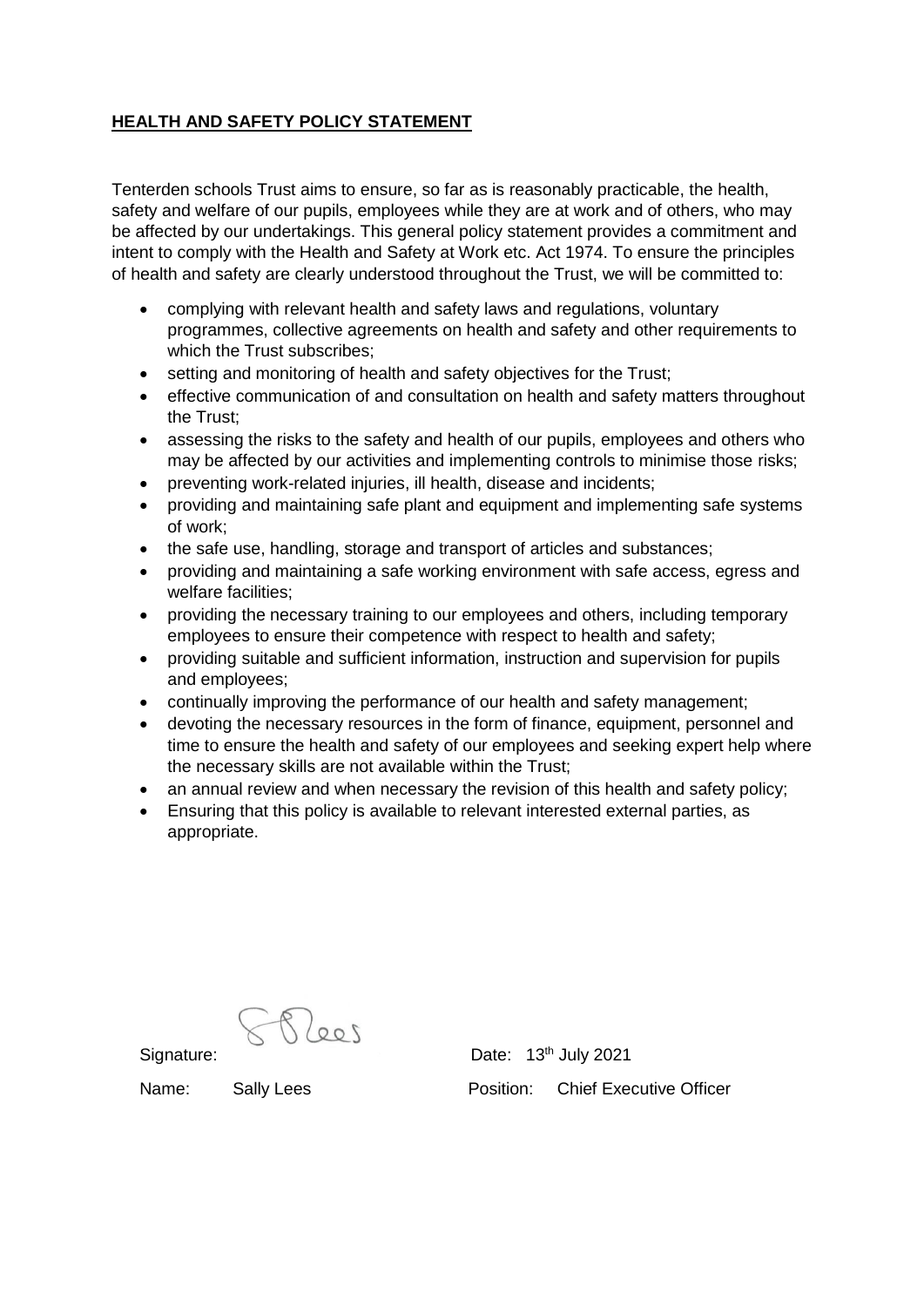# **ORGANISATION AND RESPONSIBILITIES**

### **GENERAL RESPONSIBILITIES**

The following individual post(s) have been allocated overall health and safety responsibilities within the terms of our policy:

- The CEO has overall responsibility for ensuring the policy is put into practice and in consultation with employees it is delegated to:
- The Executive Headteacher/Headteacher at the Primary schools.
- The Finance Director at all schools.
- The Facilities Manager is the responsible Person at the secondary school and the Executive Headteacher/Headteacher at the Primary schools.

It is important that health and safety standards are maintained and improved. Where necessary specific roles within the Trust have been allocated additional responsibility for health and safety. Where this responsibility is specific to a subject area, the details of the responsible person are communicated to employees in writing or verbally as required.

# **Structure**

#### **The Board of Directors**

Directors are responsible for strategic health and safety planning and for periodic review of health and safety performance through the regular board meetings. The Finance Director will specifically include Health and Safety areas in the regular reports to the Board of Directors.

## **The CEO, Executive Headteacher, Headteacher, Finance Director and Facilities Manager**

Will implement the Trust's Health and Safety Policy by:

- Ensuring adequate resources, both personnel and financial, are allocated to secure implementation of the policy
- Planning, organising and implementing arrangements to eliminate or control significant risks and to comply with relevant statutory provisions;
- Determining and documenting procedures, operational instructions, guidelines and codes of practice to implement the Trust's Health and Safety Policy;
- Ensuring that their responsible managers and employees are capable, through recruitment, training or otherwise, to carry out their duties for health, safety and welfare;
- Ensuring that all hazards are identified, significant findings of assessments are recorded, groups exposed to risks are identified and the actions taken to protect the health and safety of these groups are recorded;
- Ensuring that all employees are familiar with, and comply with, the requirements of the Trust's Health and Safety Policy and that all new employees are inducted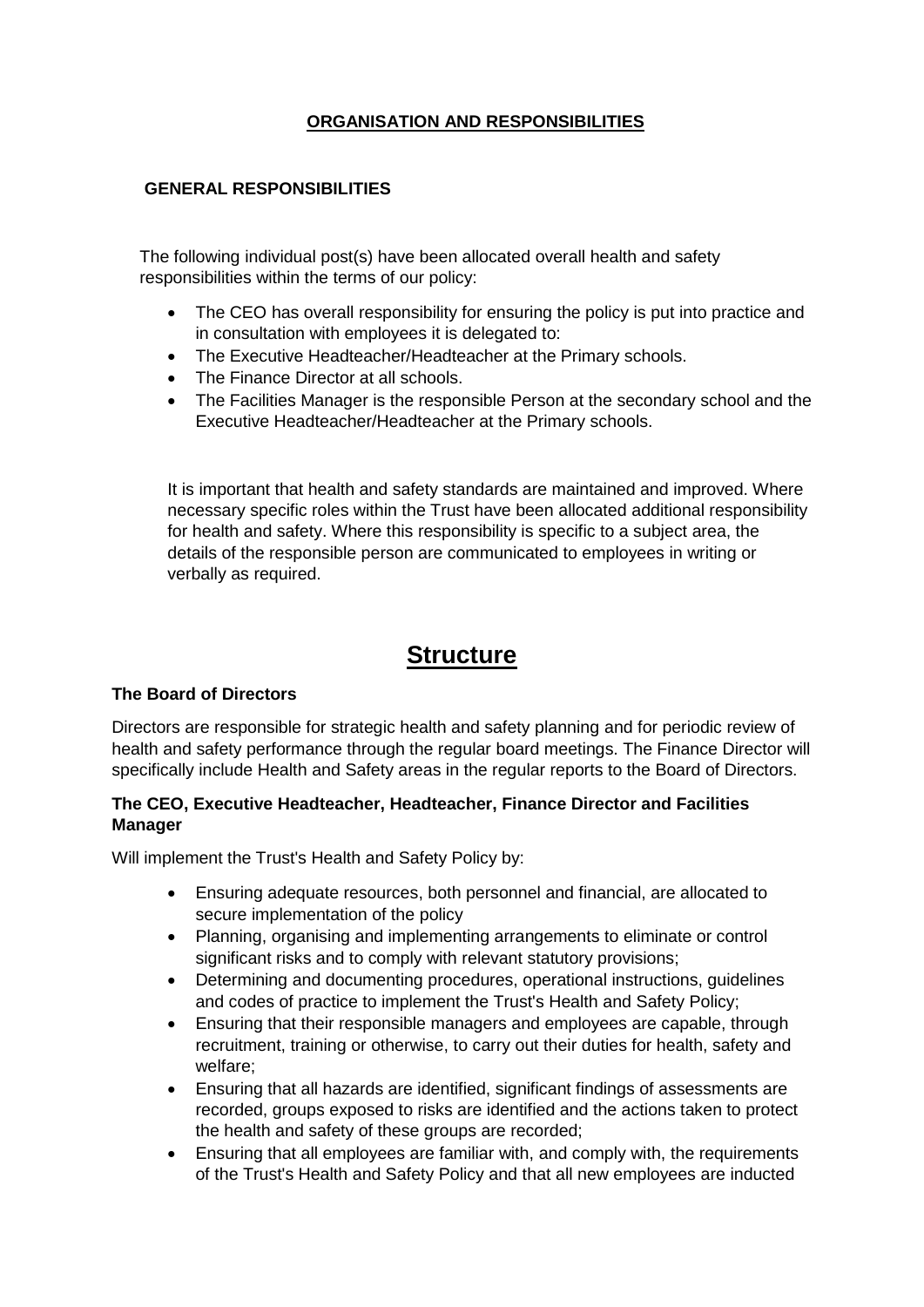into the requirements of the Health and Safety Policy and the Trust and departmental guidelines and instructions;

- Ensuring that contractors and sub-contractors have effective arrangements for health, safety and welfare;
- Establishing systems for monitoring all arrangements to ensure that they are working effectively;
- Reviewing information from monitoring controls to ensure continued and effective compliance with performance standards.

# **Executive Headteacher/Headteacher/Facilities Manager (Homewood School & Sixth Form Centre)**

These staff are responsible for ensuring that the requirements of this policy and legal requirements specific to their school are implemented and monitored. They will ensure that:

- Any health and safety matters that they cannot deal with directly are brought to the attention of the Executive Management Team and/or Health and Safety Advisers.
- Significant hazards within their school are identified and suitable risk assessments undertaken, which will include general workplace risks, substance risks, equipment risks etc.
- Safety measures and controls identified by risk assessments are implemented.
- Employees and pupils are provided with suitable and sufficient information, instruction and training to enable compliance with this policy and legal standards.
- Will implement a system to manage health and safety within their school, which may include a schedule of inspection; service and maintenance arrangements for equipment and services; accident investigation arrangements.
- Equipment and substances are suitable for the purpose they are used.

# **Vice–Principals/Heads of Departments/Deputy Heads/Assistant Heads etc.**

Senior staff in charge of areas/departments are responsible for ensuring that the requirements of this policy and legal requirements specific to their sphere of activity are implemented and monitored. This is the case for all schools in the trust. They will ensure that:

- Any health and safety matters that they cannot deal with directly are brought to the attention of the Management Team and Senior Management Team.
- Significant hazards within their department are identified and suitable risk assessments undertaken, which will include general workplace risks, substance risks, equipment risks etc.
- Safety measures and controls identified by risk assessments are implemented.
- Employees and pupils are provided with suitable and sufficient information, instruction and training to enable compliance with this policy and legal standards.
- Will implement a system to manage health and safety within their department, which may include a schedule of inspection; service and maintenance arrangements for equipment and services; accident investigation arrangements.
- Equipment and substances are suitable for the purpose they are used.